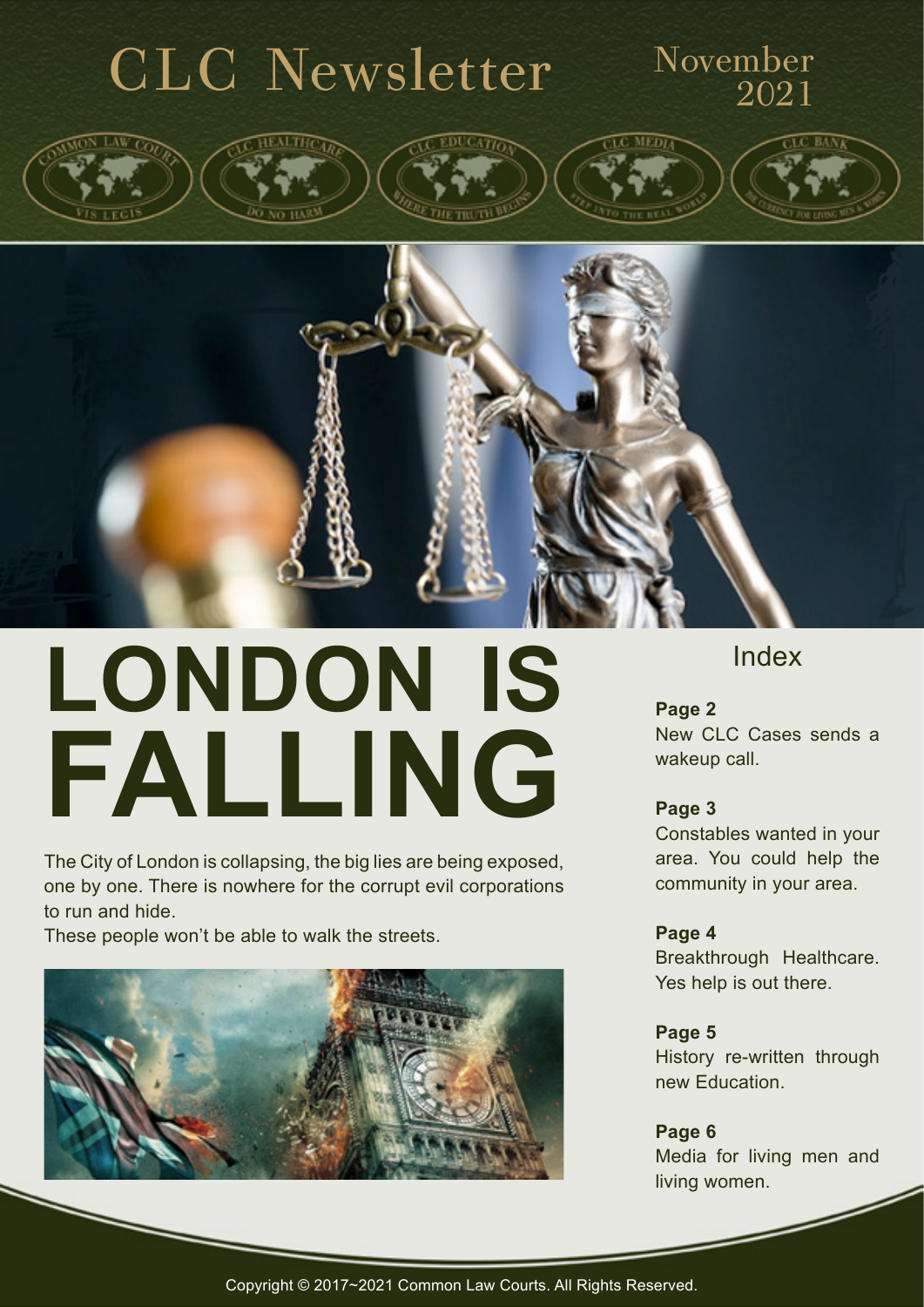

Court Case - 38

The People represented by John Smith v All World Governments and Statutory Authorities

It had been confirmed that the Defendants were knowingly binding the people into slavery through the use of criminal coercion (attaching a legal entity/fiction to a living man/woman without their knowledge and consent).

This fraud is the largest crime in history, committed against people throughout the world.

|                                                                | Common Law Courts<br>Great Britain of International                                                                                                                                                                                                |
|----------------------------------------------------------------|----------------------------------------------------------------------------------------------------------------------------------------------------------------------------------------------------------------------------------------------------|
|                                                                |                                                                                                                                                                                                                                                    |
|                                                                | RALAGICAN DESERE, I'WENVEN INC COUNT, DENINEE, BEETING                                                                                                                                                                                             |
|                                                                | IT Outsides (RD)                                                                                                                                                                                                                                   |
|                                                                | <b>COURT ORDERS</b>                                                                                                                                                                                                                                |
|                                                                | CONFIRMEND THE VERDICT OF THE COURT.                                                                                                                                                                                                               |
|                                                                | To the matter of                                                                                                                                                                                                                                   |
| The Progris (expressword by John Tradit of Group Britain)      |                                                                                                                                                                                                                                                    |
|                                                                | (Flatentific)                                                                                                                                                                                                                                      |
| All World Concretences and Banzlery Authorities                |                                                                                                                                                                                                                                                    |
|                                                                | (Enforcement)                                                                                                                                                                                                                                      |
| Detroit 1777 October 2803<br>Orasher 3671.                     | The initial date for this case was not for the 10th October 2421 but due to another bearing which<br>both longer than exported this bearing was adjourned for one work and non-hourd on 17th                                                       |
| law, expire of the certificates were also tolland as evidence. | As part of the Paintiffs case, the following positions were worspeld and entabledosi as facto in                                                                                                                                                   |
|                                                                | 1. A Common Law Court Birth Certificate for John Seath had been obtained, confirming<br>his massleg on a living man, under the jurisdiction of the Contains Law Court.                                                                             |
|                                                                | 7 A Business Ownership Carefores for the Ferious Natus (MR SURVAINTE) builtures<br>attrained by John Smith (the living must), confirming not only be revised by of five but<br>that it also fell ander the jurisdenien of the Constrain Law Court. |
|                                                                | In where is the Planetth Joel, John South One cost (Au-following Ouchannians of the Consense.<br>Low Court, this conflerend the standing of all living other and wineter-under in authority.                                                       |
| ROLE Squaraght 2012 - 2025                                     |                                                                                                                                                                                                                                                    |
| <b>Birtholic www.commontinecort.com</b>                        | Engl International car                                                                                                                                                                                                                             |

#### Class Action

Given the unlawful behaviour for our governments, we the people, will be raising a class action for damages against them in a Common Law Court.

This claim will be raised for the harm, loss and injury that they have caused to living men and women. It also relates to your government's unlawful behaviour and the covid restrictions imposed upon us all (unlawful detention, vaccinations, health passports and education for our

children). We are currently collecting names in various countries for this action and will update you with additional information on our media channel www.clc-media.uk



Please share this information.

Page 2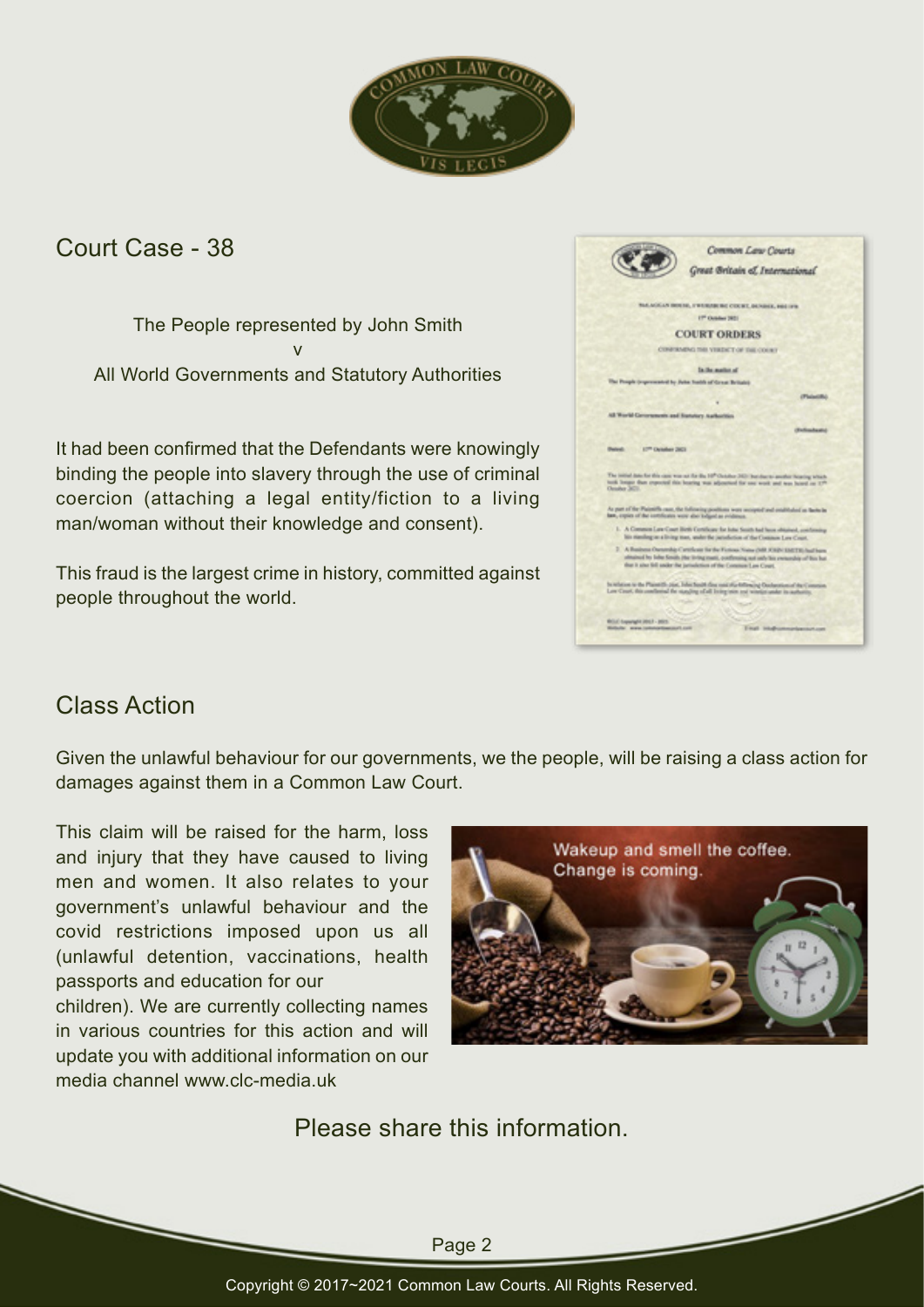## Wanted Peace Constables

Common Law Court Peace Service

Becoming a Common Law Constable

If you are considering becoming a Common Law Constable please read below and note that you need to have recorded your birth certificate & reclaimed your fictitious name prior to application.

You will also need to have a photograph ready to upload to the application form and own a Common Law Court Card. The photo you supplied will be used in the application.

The CLC Peace Service

At a Common Law Court on the 31 August 2019 in Guilford, the Common Law Court Peace Service was created.

The CLC Peace Service was tasked with protecting living men and women under the Common Law Court and enforcing its orders.

Unlike the existing police and private security firms, who have no authority, the CLC Constables carry with them the authority of the people while also acting under the Common Law Court jurisdiction.

What you will need to become a CLC Constable

- Register your birth certificate
- Reclaim your fictitious name
- Apply for Peace Constable Training

Do you care for the living men & women in your local community.

You can make a difference.





Copyright © 2017~2021 Common Law Courts. All Rights Reserved.

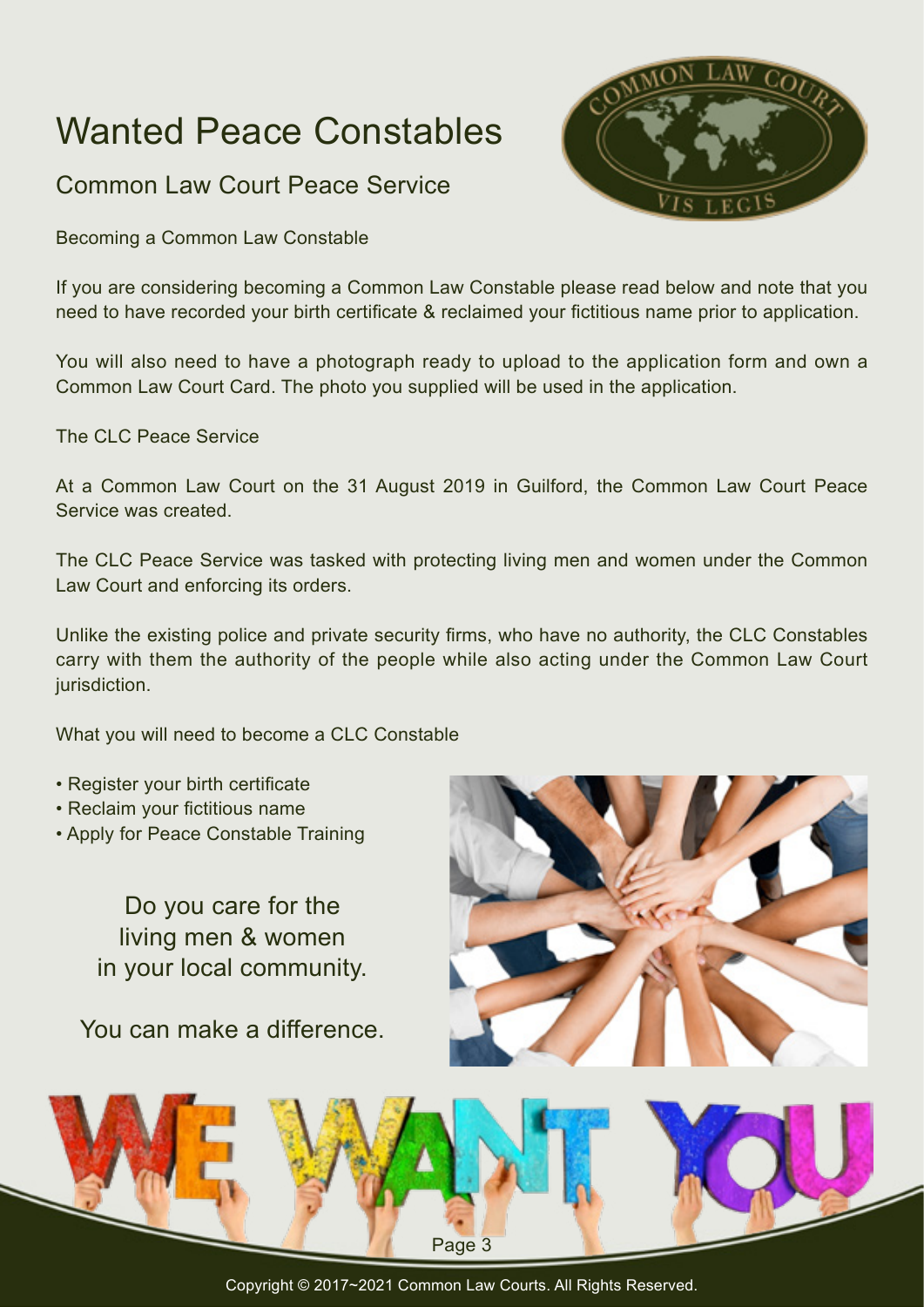

## GcMAF is the body's own internal medicine. ALL healthy people have it.

There are 180 eminent scientists who have published GcMAF research papers on the US National Library of Medicine alone. All healthy people have natural GcMAF inside them, this helps to combat various diseases within the body, without side effects. The immune system doesn't function without it. Without the GcMAF, we make inside us every day, we would all have died from diseases while still children. Serious illnesses, prevent production of your GcMAF, which also neutralises your immune system, so the disease can grow unchecked.



Page 4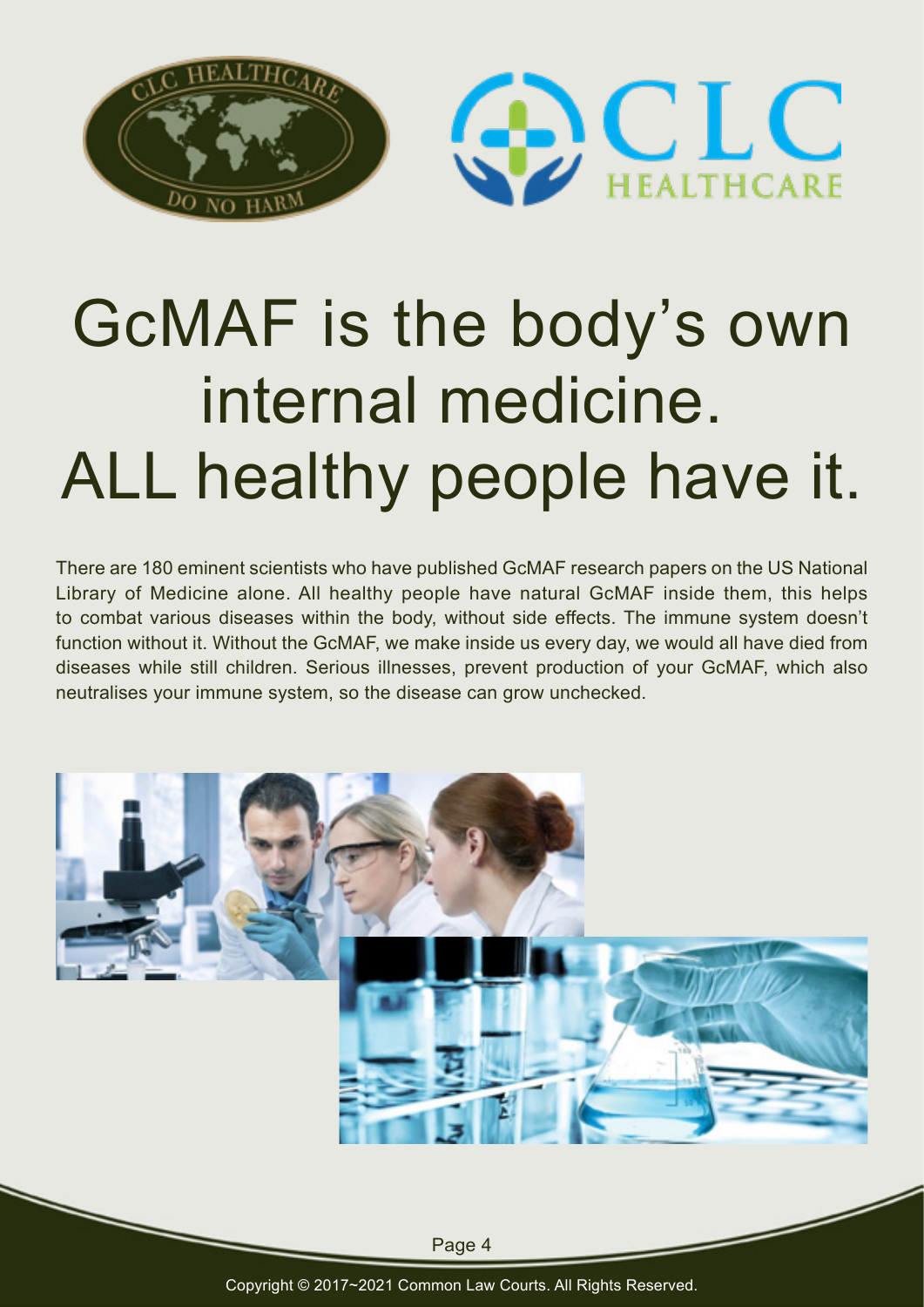

## Current Education System Kills Creativity

To start with, let's establish that learning and schooling are two very different things. The lessons needed for life are often not taught in schools (for example, no instructions on taxation or the bankingsystem, two fundamental systems that all adults have to participate in). For many, school was more of a prison where you are taught how to think, how to behave, and how to function within a rigid, bell-ridden system that was designed to prepare young minds for the workforce through the standard technique of memorizing and regurgitating information in a test-based environment.

In order to succeed in this mandatory system, we all have to learn how to think about complex phenomena in the world in constricted, reductive, linear, and siloed ways. Everything is put in its box, science over here and language over there. This helps us learn how to break the world down into individual and manageable parts so that we can then put them together in an ordered way and conform to the pre-established system of the day. As a result, for many people, schools do a massive disservice — rebels drop out, creative s fail, people are bullied for 'not fitting in', and all the non-linear learners struggle to get through.

As famously quoted by Sir Ken Robinson's, this structure allows schools to "kill creativity," saying,

"We have sold ourselves into a fast food model of education, and it's impoverishing our spirit and our energies as much as fast food is depleting our physical bodies."

"Many highly-talented, brilliant, creative people think they're not because the thing they were good at school wasn't valued, or was actually stigmatized." — Sir Ken Robinson





"I never let school get in the way of my education" — Mark Twain

Page 5